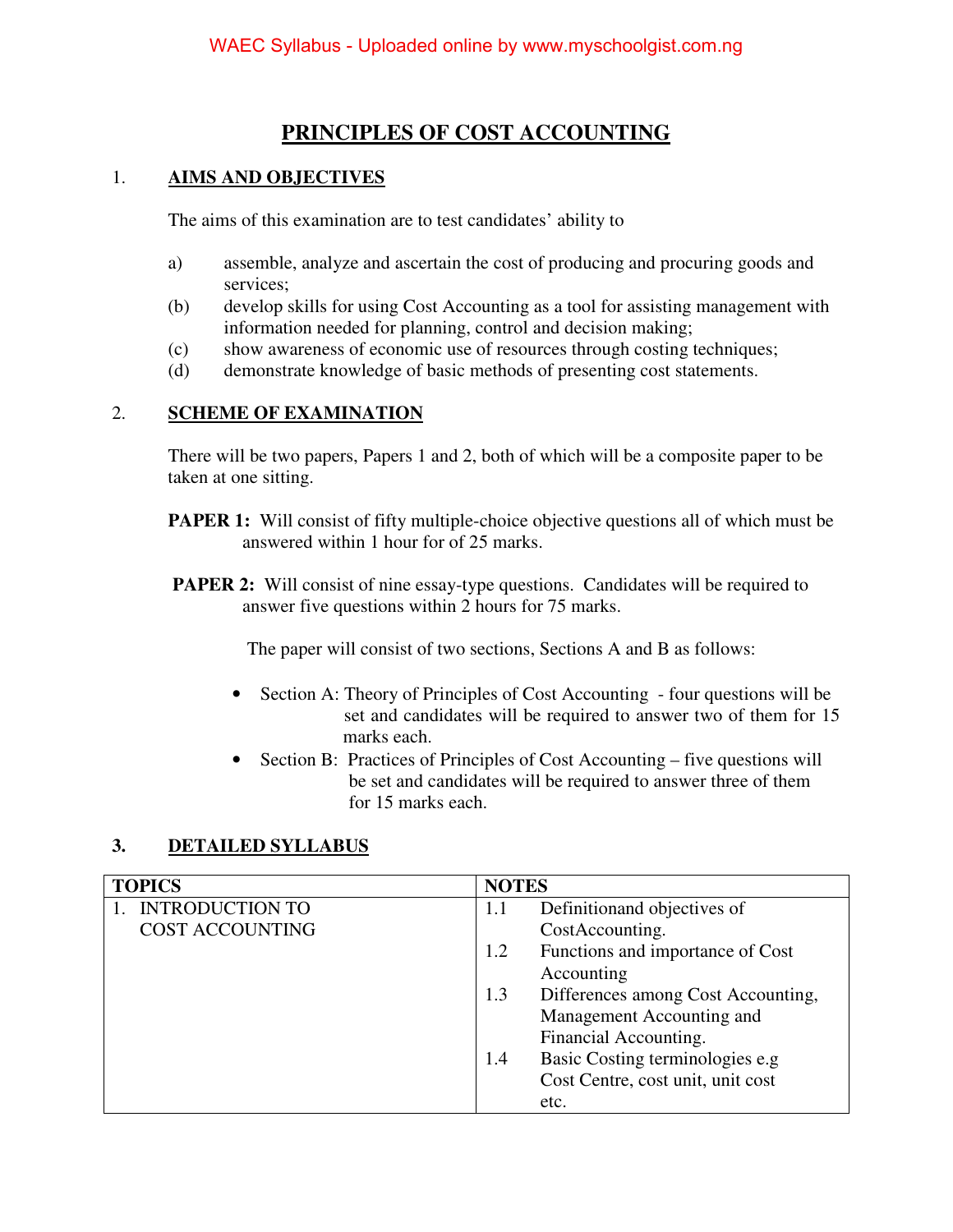| <b>CHARACTERISITICS</b><br>2.<br>OF A GOOD COSTING SYSTEM | 2.1<br>Characteristics of a goodCosting<br>System e.gsimple, relevant, accurate,<br>cost-effective etc<br>2.2<br>Qualities of good Cost information<br>e.g brief, timely, comparable,<br>objective etc.                                                                                                                                                                                                                                                                 |
|-----------------------------------------------------------|-------------------------------------------------------------------------------------------------------------------------------------------------------------------------------------------------------------------------------------------------------------------------------------------------------------------------------------------------------------------------------------------------------------------------------------------------------------------------|
| <b>COST CLASSIFICATION</b><br>3.<br>AND TYPES OF COST     | 3.1<br>Basis of cost classification:<br>Classification of cost according to<br>behaviour, function, nature etc.<br>3.2<br>Types of cost under various<br>Classifications eg. direct cost,<br>indirect cost, period cost,<br>historical cost, sunk cost, etc.<br>3.3<br>Components of cost build-up for<br>ascertaining the cost/profit of a<br>product or an activity e.g prime cost,<br>overheads, factory cost, cost of<br>production, cost of sales, total cost etc. |
| 4. ELEMENTS OF COST                                       | 4.1<br>Explanation of elements of cost <i>i.e</i><br>Material, Labour and Expenses.<br>4.2<br>Identification and grouping of<br>elements of cost into direct and<br>indirect costs e.g direct material<br>cost direct, labour cost, direct<br>expenses and overheads such as<br>factory, administration, selling and<br>distribution, etc.                                                                                                                              |

| <b>TOPICS</b> | <b>NOTES</b>                                 |
|---------------|----------------------------------------------|
|               |                                              |
| 5. MATERIALS  | Purchasing, receiving, storage and<br>5.1    |
|               | their documentation.                         |
|               | Stocktaking: periodic and continuous<br>5.2  |
|               | and perpetual inventory system.              |
|               | Inventory control – Minimum,<br>5.3          |
|               | Maximum, Re-order stock levels and           |
|               | Economic Order Quantity.                     |
|               | (computation of Economic Order               |
|               | Quantity is not required).                   |
|               | Pricing of issues and Stock valuation<br>5.4 |
|               | using FIFO, LIFO, Simple Average,            |
|               | Weighted Average, Standard Price             |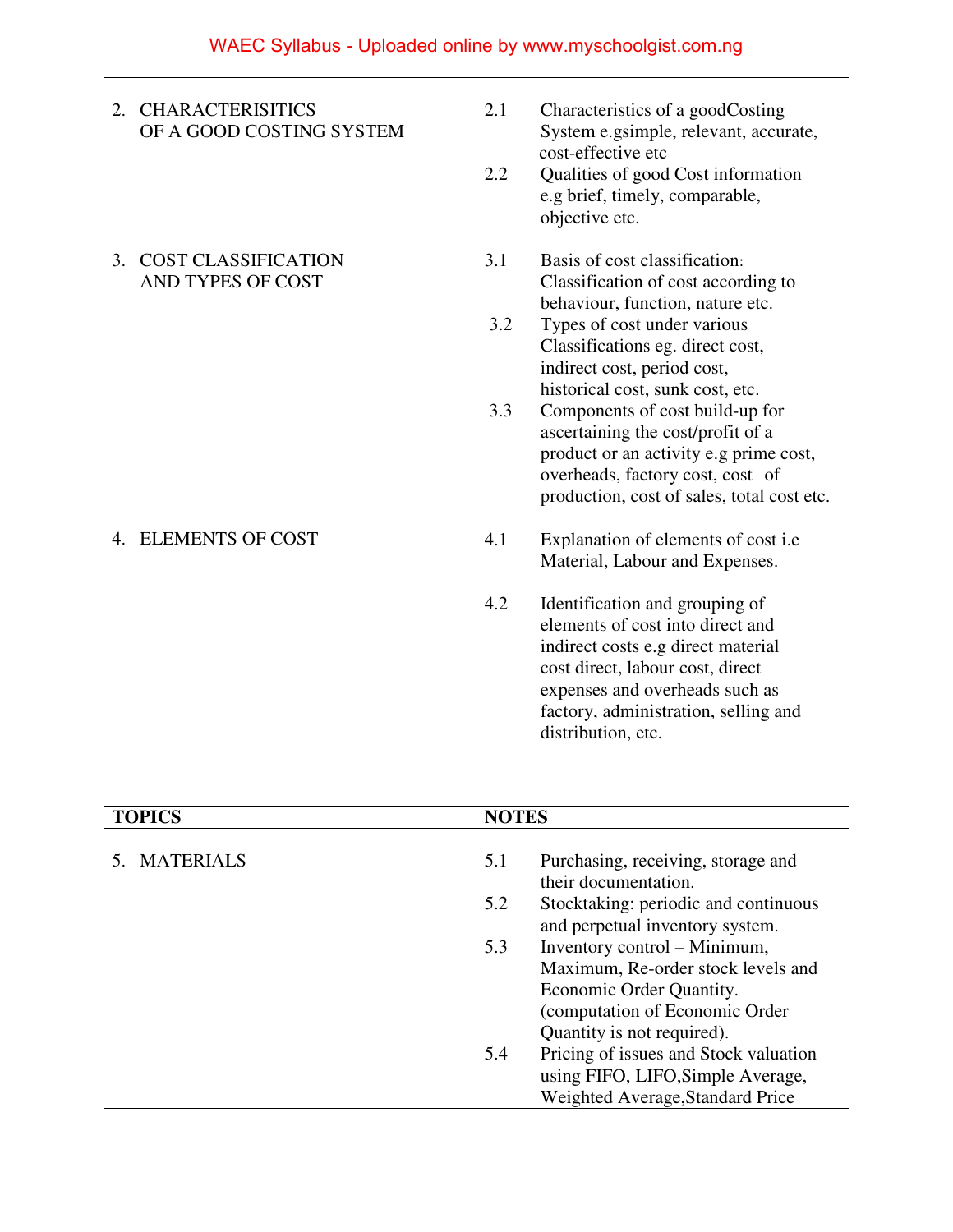|              | methods and their advantages and<br>disadvantages.                                                                                                                                     |
|--------------|----------------------------------------------------------------------------------------------------------------------------------------------------------------------------------------|
| 6. LABOUR    | Labour: Meaning and types of labour<br>6.1<br>and labour cost:- skilled and unskilled.<br>- direct and indirect.                                                                       |
|              | 6.2<br>Methods of labour remuneration:<br>- Time rate                                                                                                                                  |
|              | - Piece rate: straight piece rate,                                                                                                                                                     |
|              | differential piece rate, price rate with<br>guaranteed time rate.                                                                                                                      |
|              | - incentive schemes: premium bonus,<br>overtime premium.                                                                                                                               |
|              | 6.3<br>Methods of time keeping and<br>concept of idle time.                                                                                                                            |
|              | Payroll procedures:<br>6.4                                                                                                                                                             |
|              | -Preparation of wages analysis sheet<br>-statutory and non-statutory deductions<br>should be emphasized. (questions will<br>be limited to computation of individual<br>bonus schemes). |
|              | 6.5<br>Labour Turnover: Meaning, causes and<br>cost.                                                                                                                                   |
|              | -Labour turnover ratio.                                                                                                                                                                |
| 7. OVERHEADS | Definition of overheads.<br>7.1                                                                                                                                                        |
|              | 7.2<br>Types of overheads.                                                                                                                                                             |
|              | 7.3<br>Overhead analysis, collection,<br>classification, allocation, apportionment<br>and redistribution.                                                                              |
|              |                                                                                                                                                                                        |

| <b>TOPICS</b> | <b>NOTES</b>                                                                                                                                                  |
|---------------|---------------------------------------------------------------------------------------------------------------------------------------------------------------|
|               | <b>Overhead Absorption:</b><br>7.4<br>- Calculation of Overhead<br>Absorption Rates (OAR) e.g<br>Direct Wages Percentage, Direct<br>Material Cost Percentage, |
|               | Machine Hour Rate, Prime<br>Cost percentage, etc.                                                                                                             |
|               | 7.5 Application of Overhead Absorption<br>Rates.                                                                                                              |
|               | 7.6 Calculation of under/over absorption of<br>overheads.                                                                                                     |
|               | <b>Activity Based Costing:</b><br>7.7                                                                                                                         |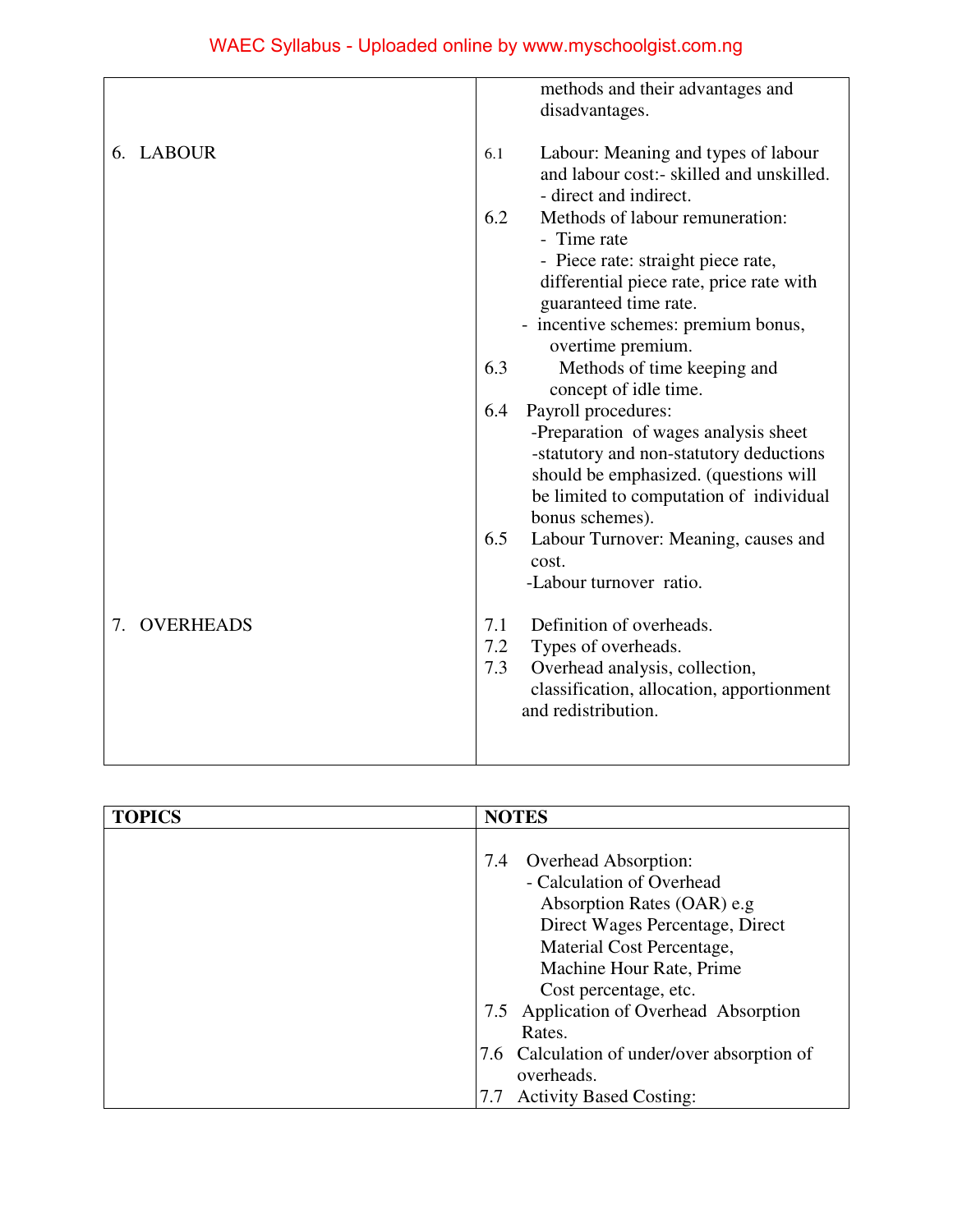|                                             | 7.7.1 Meaning, advantages and disadvantages<br>of Activity Based Costing (ABC).<br>7.7.2 Steps in Activity Based Costing.<br>7.7.3 Differences between Activity Based<br>Costing and Traditional Product Costing<br>systems.<br>- limitations of Traditional Product<br>Costing System.<br>7.7.4 Computation of product cost using<br>Activity Based Costing. |
|---------------------------------------------|---------------------------------------------------------------------------------------------------------------------------------------------------------------------------------------------------------------------------------------------------------------------------------------------------------------------------------------------------------------|
| 8. COSTING METHODS<br>8.1 Job/Batch Costing | Purpose and circumstances under<br>8.1.1<br>which Job/Batch Costing is applied.<br>8.1.2 Ascertainment of cost of a job or batch.                                                                                                                                                                                                                             |
| 8.2 Contract Costing                        | 8.2.1 Meaning and characteristics.<br>8.2.2 Preparation of Contract Accounts<br>and Contractee's Account.                                                                                                                                                                                                                                                     |
| 8.3 Service Costing                         | 8.3.1 Meaning and objectives of Service<br>Costing.<br>8.3.2 Organizations that use Service Costing.<br>8.3.3 Ascertainment of cost per unit of<br>services rendered.                                                                                                                                                                                         |
| 8.4 Process Costing                         | 8.4.1 Explanation and circumstance where<br>process costing is applied<br>8.4.2 Terminologies in process costing e.g<br>joint-products, by-products, scrap,<br>waste, etc.                                                                                                                                                                                    |

| <b>TOPICS</b>                       | <b>NOTES</b>                                                                                                                                                                                                                                        |
|-------------------------------------|-----------------------------------------------------------------------------------------------------------------------------------------------------------------------------------------------------------------------------------------------------|
|                                     | 8.4.3 Preparation of process accounts<br>including Normal loss, Abnormal<br>Loss and Abnormal gain.                                                                                                                                                 |
| 9.0 COSTING TECHNIQUES              |                                                                                                                                                                                                                                                     |
| 9.1 Marginal and Absorption Costing | 9.1.1 Meaning and distinction<br>between Marginal and Absorption<br>Costing.<br>9.1.2 Terminologies used in Marginal and<br>Absorption Costing - fixed cost, variable<br>cost, semi-variable costs, contribution,<br>period and product costs. etc. |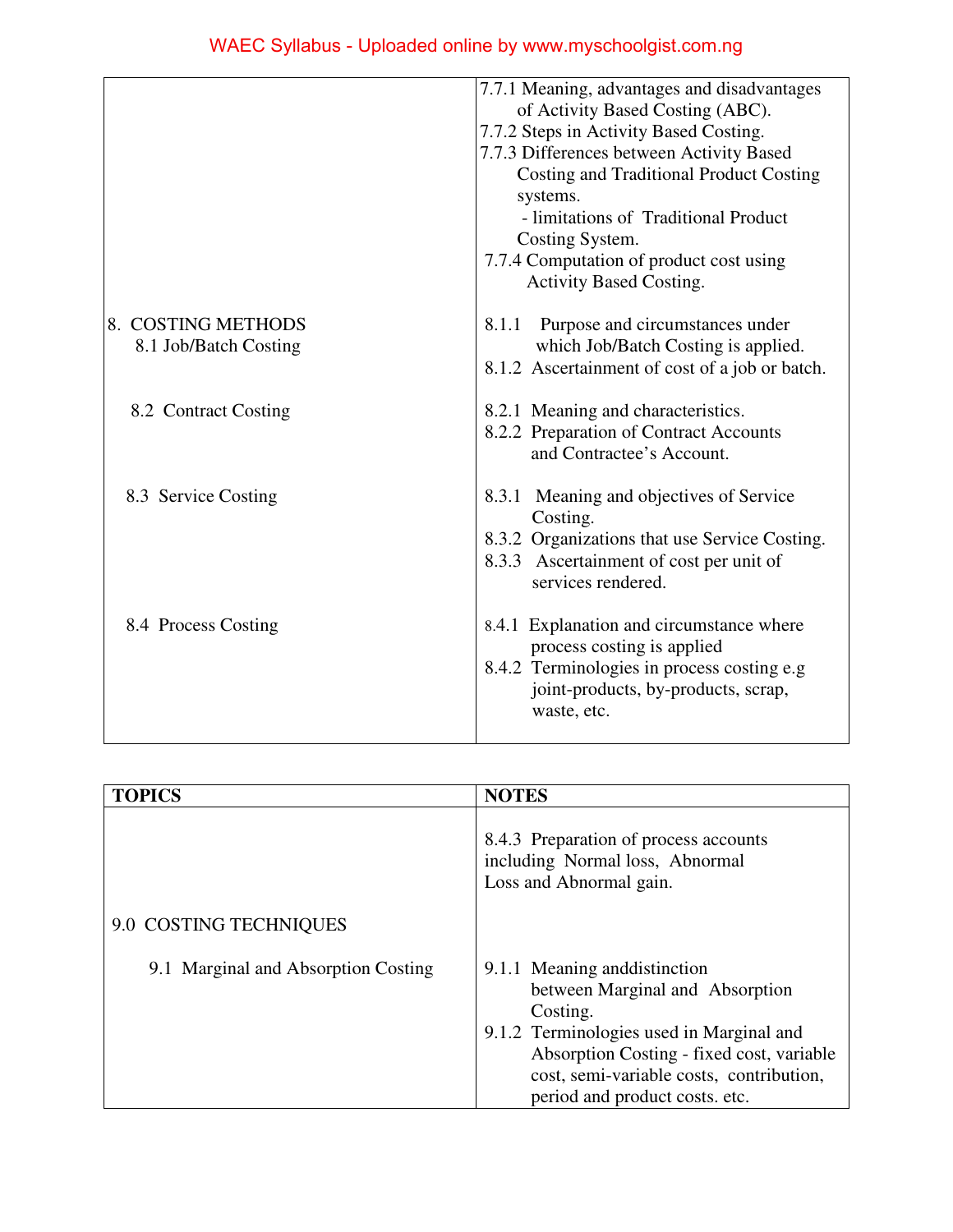|                                                | 9.1.3 Preparation of Income Statement using<br>both Marginal and Absorption costing.                                                                                                                                                                                                                   |
|------------------------------------------------|--------------------------------------------------------------------------------------------------------------------------------------------------------------------------------------------------------------------------------------------------------------------------------------------------------|
| 9.2 Break Even Analysis                        | 9.2.1 Meaning, importance, assumptions and<br>limitations of break-even analysis.<br>9.2.2 Computation of break-even points in<br>units and values from given data<br>including segregation of costs (using<br>high and low method).<br>9.2.3 Preparation and interpretation of                        |
| 10.0 BUDGETING AND BUDGETARY<br><b>CONTROL</b> | break-even charts.<br>Explanation of basic terminologies in<br>10.1<br>Budgeting and Budgetary control.<br>10.2 Budgeting process and Administration.<br>10.3 Importance of Budgeting and<br>Budgetary control.<br>- Preparation of budgets will be limited<br>to cash sales, material usage, material |
|                                                | purchase and production budgets.<br>10.4 Functional budgets:<br>Sales, production, capital expenditure,<br>etc.<br>10.5 Cash budget and master budget.                                                                                                                                                 |
| 11.0 STANDARD COSTING                          | Meaning and importance of Standard<br>11.1<br>Costing<br>11.2 Types of Standards.                                                                                                                                                                                                                      |
|                                                | 11.3 Computation of variances:<br>Material (price and usage)<br>Labour (rate and efficiency).                                                                                                                                                                                                          |

| <b>TOPICS</b>      | <b>NOTES</b>                                                                                                                         |
|--------------------|--------------------------------------------------------------------------------------------------------------------------------------|
| 12.0 COST ACCOUNTS | 12.1 Interlocking cost accounts.                                                                                                     |
|                    | 12.2 Preparation of cost ledger accounts.<br>12.3 Reconciliation of cost and financial<br>profits.<br>12.4 Integrated Cost accounts. |
|                    | 12.5 Preparation of ledger accounts and<br>income statements.                                                                        |

# SUGGESTED READING LIST